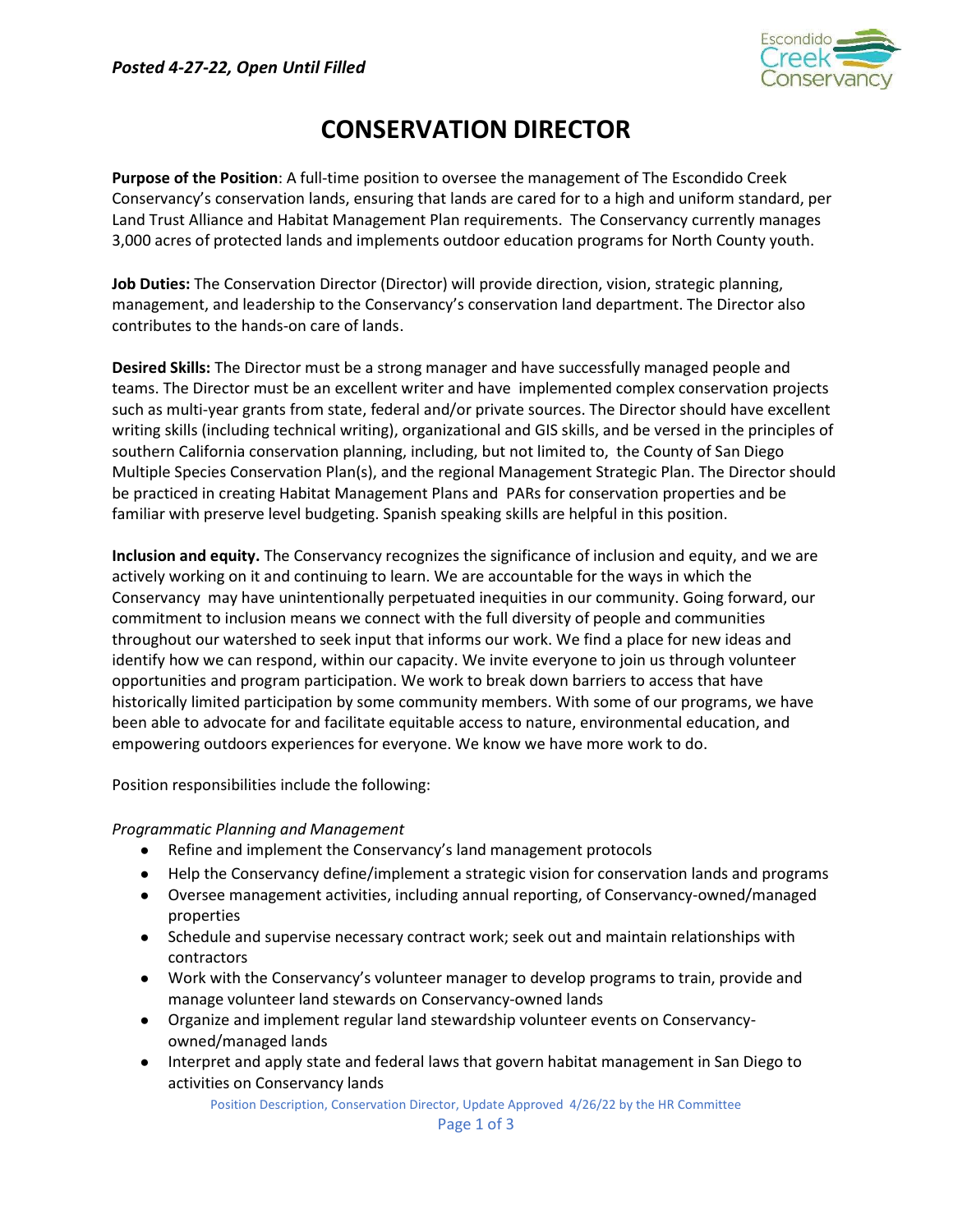# Posted 4-27-22, Open Until Filled



- Apply for, update, and maintain necessary agency permits
- Oversee activities associated with initiation of new Conservancy preserves (communication with previous owner and neighbors, estimating costs to manage/PAR, securing entrances, designing and installing signage)

#### Land Management

- Field work including invasive species removal, trail, and infrastructure maintenance
- Schedule and conduct biological surveys including for sensitive plant and animal species, vegetation community mapping, invasive/exotic species mapping, transecting
- Create GIS maps for use by land team and other Conservancy needs, field data collection
- Ensure regular maintenance of land team assets including tools and truck, trailer
- Rally neighboring land managers to participate in joint efforts to maximize effectiveness
- Coordinate joint efforts with neighboring land managers (ex: invasive species control)
- Tie ongoing land management decision-making to regional goals
- Help the Conservancy manage human uses on Conservancy lands, as appropriate, where compatible with resource protection

#### Conservation Personnel Leadership

- Direct a team of 3 autonomous Preserve Managers in following Conservancy protocols
- Reviews annual reports, work plans, and other documents produced for Preserves
- Ensures compliance with all laws
- Implements workplace safety protocols and practices
- Supervises the ongoing development of conservation staff, interns, and volunteers
- Define and hire new positions as needed
- Help other land team members identify their goals and reach their dreams!
- Listen! To the land team, other staff members, board members, and community members
- Assist other land team staff members with prioritization of duties

#### Partnerships

- Connect with other conservation partners in the watershed and with government agencies that oversee wildlife management
- Work closely with the Conservancy's volunteer board members who provide land management and land stewardship; facilitate institutionalization of Conservancy history
- Seek out and participate in regional (City-, Watershed-, and county-wide) biological/ecological data gathering efforts and analysis
- When possible, participate personally or facilitate land team member's participation in local education events (presenting at schools, offering internships and mentorship)
- Facilitate mission-aligned education events (ex: restoration planting) onsite
- Seek out and maintain relationships with neighboring land managers; when possible, streamline joint participation in endeavors including fundraising events, invasive species control efforts

#### Administration

- Refine, as needed, organizational structures and procedures for land team members
- Review staff member's preserve-level budgeting; develop land department annual budget
- Monitor and manage compliance with annual budgets and grant requirements

Position Description, Conservation Director, Update Approved 4/26/22 by the HR Committee